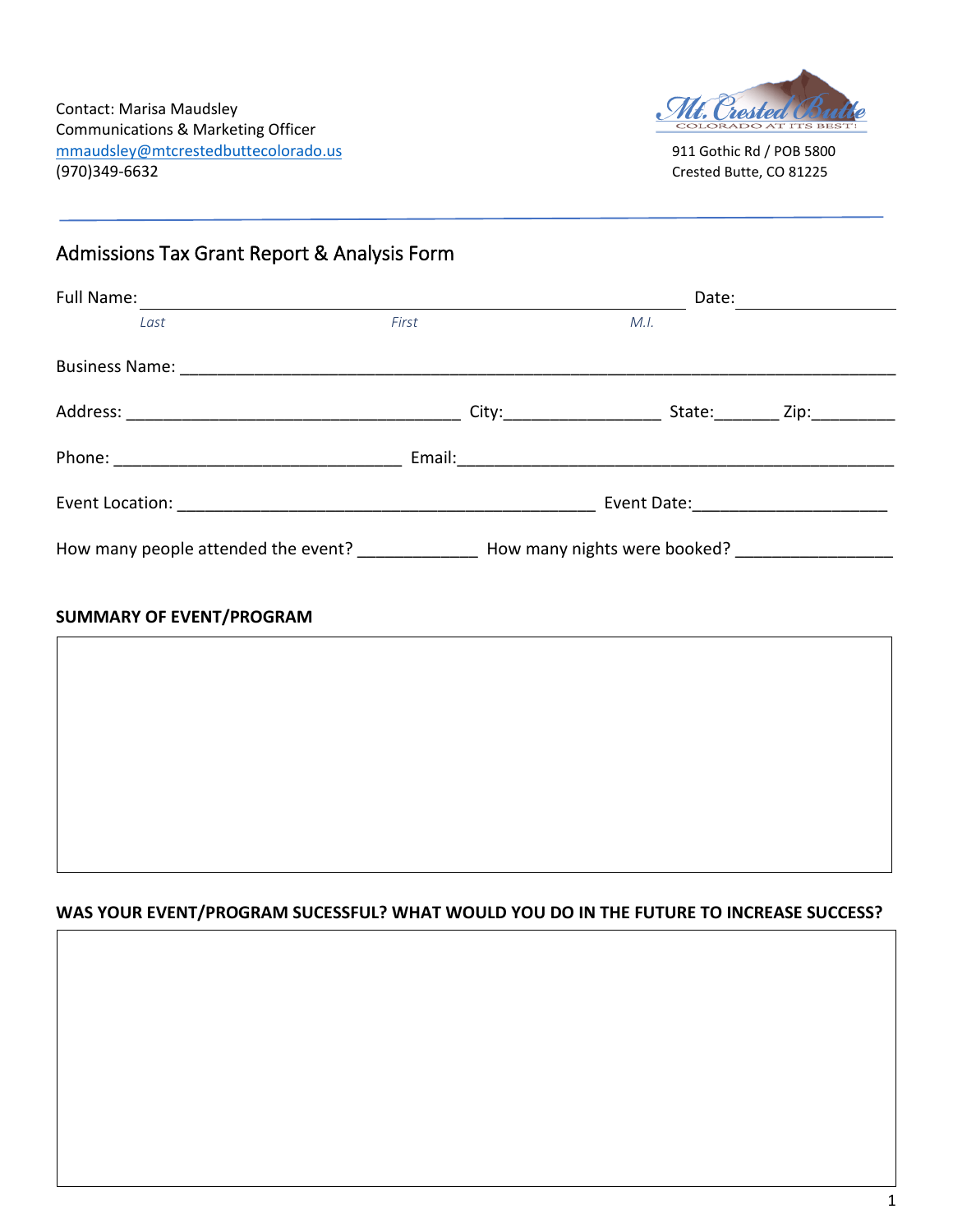## **BUDGET/FINANCIAL INFORMATION**

Proposed budget for event/program: \$

Actual budget: \$\_\_\_\_\_\_\_\_\_\_\_\_\_\_\_\_\_\_\_\_\_\_\_\_

Gross revenue generated by the event/program: \$\_\_\_\_\_\_\_\_\_\_\_\_\_\_\_\_

*Note: The applicant should be prepared to discuss any deviation between their proposed budget and the actual budget. Upon request, you may be asked to provide Invoices and receipts for Admissions Tax funds spent. Council reserves the right to audit the applicant's finances regarding the granted Admissions Tax funds.*

How were your funds spent (please be as detailed as possible)?

Did you use marketing funds for this event/program?

- $\square$  YES
- $\square$  NO
- $\circ$  If yes, what type of marketing did you utilize?
- $\circ$  If yes, what geographic and demographic areas did you target?

 $\frac{1}{2}$  ,  $\frac{1}{2}$  ,  $\frac{1}{2}$  ,  $\frac{1}{2}$  ,  $\frac{1}{2}$  ,  $\frac{1}{2}$  ,  $\frac{1}{2}$  ,  $\frac{1}{2}$  ,  $\frac{1}{2}$  ,  $\frac{1}{2}$  ,  $\frac{1}{2}$  ,  $\frac{1}{2}$  ,  $\frac{1}{2}$  ,  $\frac{1}{2}$  ,  $\frac{1}{2}$  ,  $\frac{1}{2}$  ,  $\frac{1}{2}$  ,  $\frac{1}{2}$  ,  $\frac{1$ 

o If yes, how did you track and evaluate your marketing efforts for effectiveness? What was the result? (Please provide analytical data if digital advertising was used—impressions, clicks, conversion, data on time spent on each page of the event website, etc.)

\_\_\_\_\_\_\_\_\_\_\_\_\_\_\_\_\_\_\_\_\_\_\_\_\_\_\_\_\_\_\_\_\_\_\_\_\_\_\_\_\_\_\_\_\_\_\_\_\_\_\_\_\_\_\_\_\_\_\_\_\_\_\_\_\_\_\_\_\_\_\_\_\_\_\_\_\_\_\_\_\_\_\_\_ \_\_\_\_\_\_\_\_\_\_\_\_\_\_\_\_\_\_\_\_\_\_\_\_\_\_\_\_\_\_\_\_\_\_\_\_\_\_\_\_\_\_\_\_\_\_\_\_\_\_\_\_\_\_\_\_\_\_\_\_\_\_\_\_\_\_\_\_\_\_\_\_\_\_\_\_\_\_\_\_\_\_\_\_

\_\_\_\_\_\_\_\_\_\_\_\_\_\_\_\_\_\_\_\_\_\_\_\_\_\_\_\_\_\_\_\_\_\_\_\_\_\_\_\_\_\_\_\_\_\_\_\_\_\_\_\_\_\_\_\_\_\_\_\_\_\_\_\_\_\_\_\_\_\_\_\_\_\_\_\_\_\_\_\_\_\_\_\_